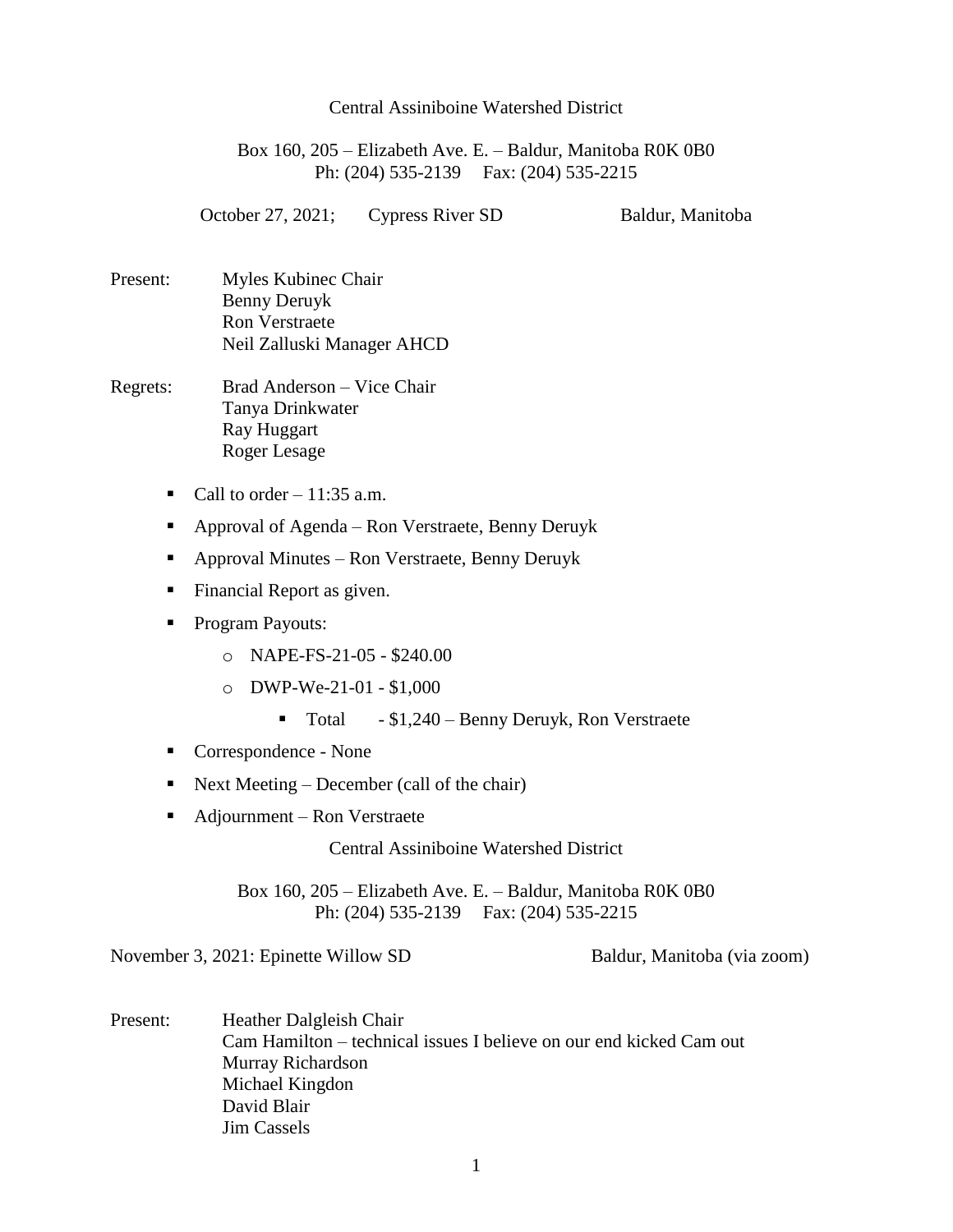Barry Cullen Frank Hyndman Dennis Pearson Ches Bollman Tom Baron Ryan Boyd – over zoom Neil Zalluski Manager AHCD

## Regrets: Justin Daymond Keith Syslak Henry Booy

- Call to order  $-7:03$  p.m.
- Approval of Agenda Jim Cassels, Barry Cullen
- Approval of Minutes Ches Bollman, David Blair
- Ryan Boyd disconnected his zoom feed and left the meeting.
- Boyd Pasture management project application to Ag Action was supported Barry Cullen, Jim Cassels.
- Ryan Boyd reconnected his zoom feed to rejoin the meeting.
- Program Payouts:
	- $O$  DWP-WE-21-08 \$1,000
	- o Trees Rebate-21-04 \$298.50
	- o NAPE-FS-21-01 \$1,500
	- o Total \$2,798.50 Frank Hyndman, Tom Baron
- Douglas Marsh sign printing and install \$4,500 Frank Hyndman, David Blair
- Pool money with other sub districts Chels Bollman, Murray Richardson
- Elections for 2022 Chair and Vice Chair
	- o Chair Heather Dalgleish
	- o Vice Chair Cam Hamilton
- Next Meeting: February (call of chair)
- Adjourn Frank Hyndman, Ches Bollman

Central Assiniboine Watershed District

Box 160, 205 – Elizabeth Ave. E. – Baldur, Manitoba R0K 0B0 Ph: (204) 535-2139 Fax: (204) 535-2215

October 27, 2021: Little Souris SD (Zoom) Baldur, Manitoba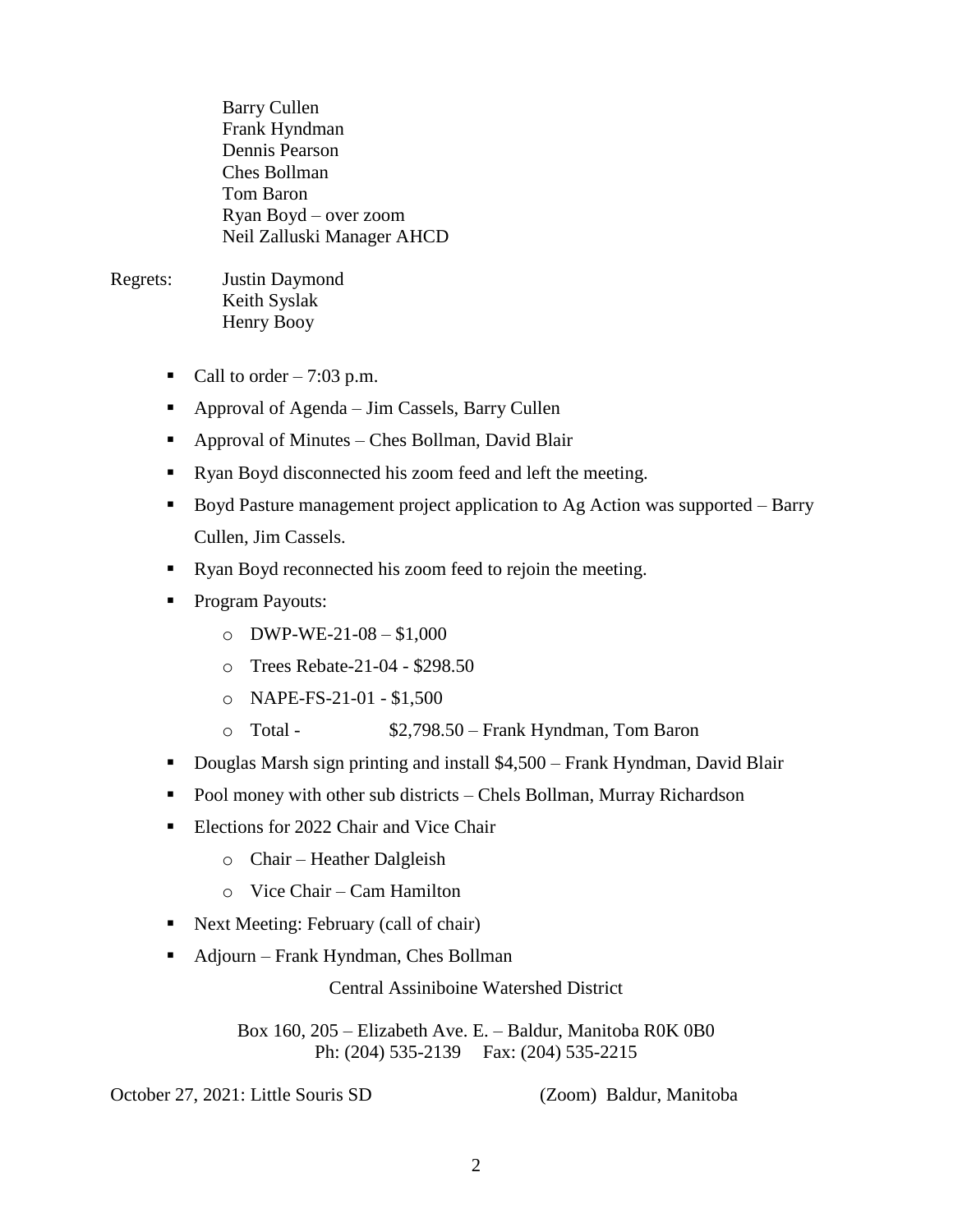Present: Jeff Elder- Chair Walter Finlay – Vice Chair Detlef Eissner Jack Elves Ted Snure Lindsay Hargreaves Michael Clark Dave Green Chris Semeschuk Walter Cullen Emil Egert Neil Zalluski Manager AHCD

Regrets: Robbie Willman

- Call to Order  $8:05$  a.m.
- Approval of Agenda Jack Elves, Chris Semeschuk
- Approval of Minutes Walter Cullen, Dave Green
- Financial report as presented  $-$
- Smithson Crossing \$4,000 Michael Clark, Walter Finlay
- McRae Alternate Watering System \$11,000 Walter Finlay, Dave Green
- $\blacksquare$  McRae Small Dam \$4,500 Lindsay Hargreaves, Jack Elves
- Program Payouts:
	- $\circ$  DWP-WE-21-02- \$1,000 Dave Green, Emil Egert
- Pool money with other Sub Districts Dave Green, Walter Cullen
- Next Meeting: December 9, 8 a.m.
- Adjournment: Michael Clark, Walter Finlay

Central Assiniboine Watershed District

Box 160, 205 – Elizabeth Ave. E. – Baldur, Manitoba R0K 0B0 Ph: (204) 535-2139 Fax: (204) 535-2215

October 29, 2021: Lower Assiniobine SD Saint Claude, Manitoba

- Present: Paul Gaultier Chair Will Rex Will Eert Neil Zalluski Manager AHCD
- Regrets: Fred Tait Vice Chair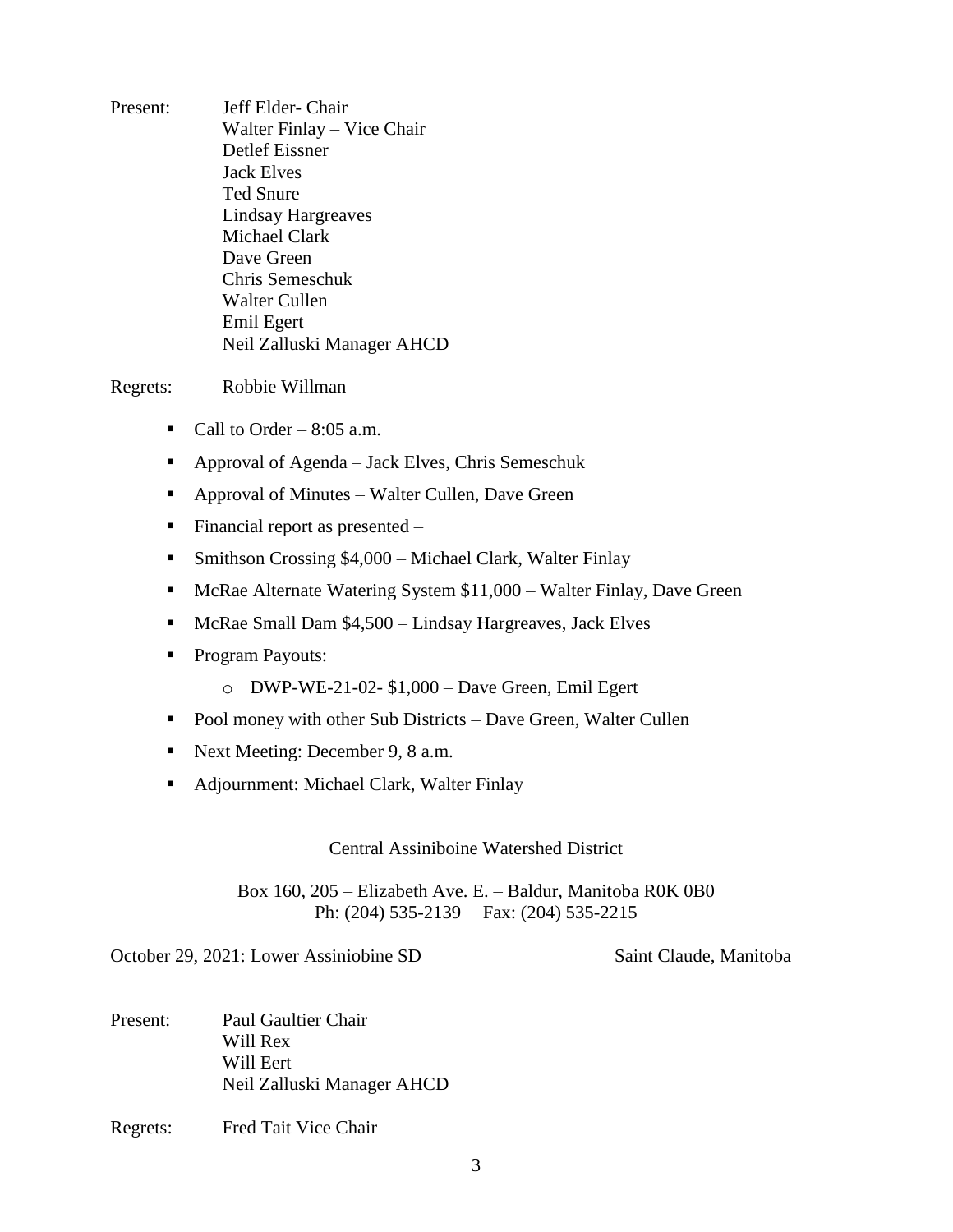## Richard Rey Robert Graham

- Call to Order  $9:07$  a.m.
- Approval of Agenda Robert Graham, Will Rex
- Minutes Will Rex, Robert Graham
- **Financial Report as presented.**
- Robert Graham stepped out of meeting.
- Graham Rotational Grazing Project (Victoria Grazing Association Lands) \$14,000 Will Eert, Will Rex
- Pool Money with other Sub Districts Robert Graham, Will Rex
- Next Meeting December (call of chair)
- Adjourn: Robert Graham, Will Rex

## Central Assiniboine Watershed District

Box 160, 205 – Elizabeth Ave. E. – Baldur, Manitoba R0K 0B0 Ph: (204) 535-2139 Fax: (204) 535-2215

October 26, 2021: Oak Creek SD Baldur, Manitoba

- Present: Hugh Stephenson Chair Rod Durham - Vice Chair Richard Hunt Jack Bolack Mike MacKay Neil Zalluski Manager AHCD
- Regrets: Ryan Shearer Dennis Maranda Roger Lesage Craig Hatch
	- Call to Order : 8:02 a.m.
	- Approval of Agenda Jack Bolack, Rod Durham
	- Approval of Minutes Ricard Hunt, Jack Bolack
	- Financial Report As presented
	- Hacault Crossing \$4,750 Richard Hunt, Rod Durham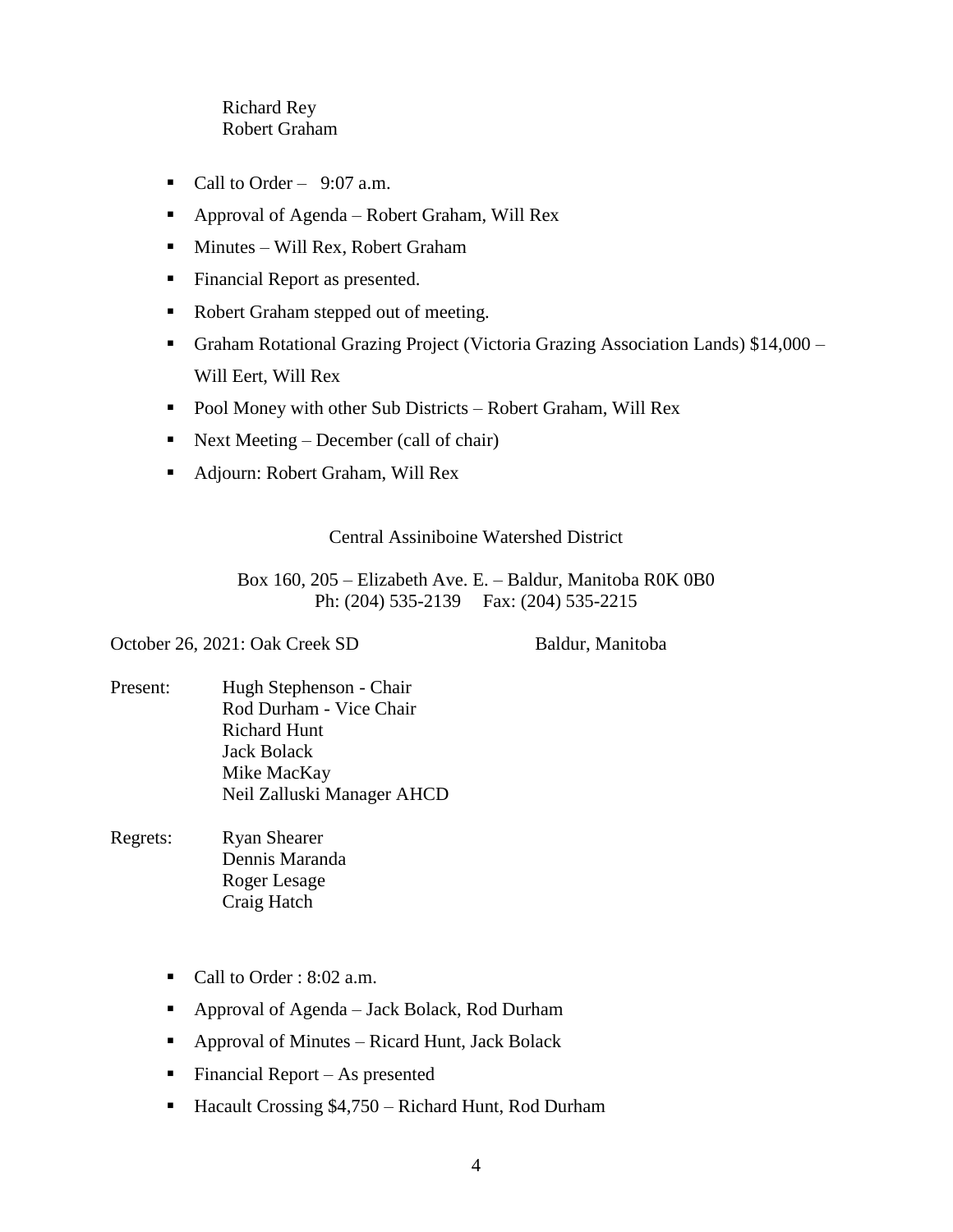- **Program Payouts:** 
	- $NAPE-FS-21-04 $500$
	- **DWP-WE-21-07-\$1,000**
	- NRWQ-EF-21-02-\$500
	- Total \$2,000 Jack Bolack, Rod Durham
- Pool Funds with other sub districts Rod Durham, Richard Hunt
- Next Meeting December (call of chair)
- Adjourn; Jack Bolack

Central Assiniboine Watershed District

Box 160, 205 – Elizabeth Ave. E. – Baldur, Manitoba R0K 0B0 Ph: (204) 535-2139 Fax: (204) 535-2215

June 30, 2021: Souris SD Baldur, Manitoba

- Present: Ken Turner Chair Donald Rourke Armand Valloton Bryce Fisher Mike Fisher Trevor Tuttosi Neil Zalluski Manager AHCD
- Regrets: Gord Taylor Bryan Jackson Sam Phillips – Vice Chair Todd Walker
	- Call to Order  $8:00$  a.m.
	- Approval of Agenda Trevor Tuttosi, Armand Valloton
	- **Minutes Bryce Fisher, Armand Valloton**
	- **Financial Report as Presented**
	- Delichte Riparian, Alternate Watering System \$15,000 Armand Valloton, Bryce Fisher.
	- **Program Payout:**